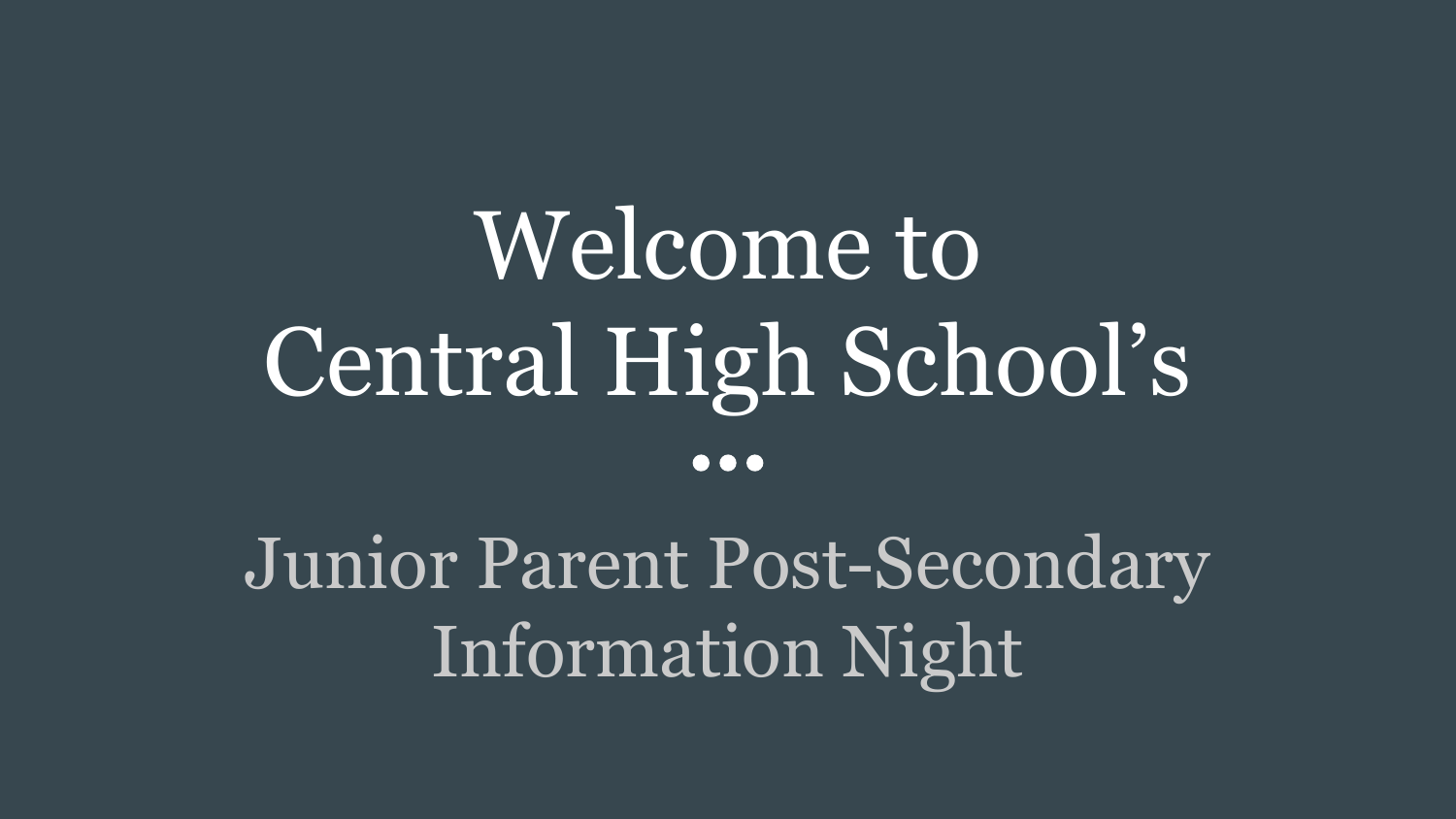#### School Counselors

| Nikki Selburg  | $A-E$  | ext. 239 |
|----------------|--------|----------|
| Elisa Rosenick | F-Ko   | ext. 233 |
| Tricia Collins | Kr-Ra  | ext. 238 |
| Conner Olsen   | $Re-Z$ | ext. 240 |

CHS main phone: 262-843-2321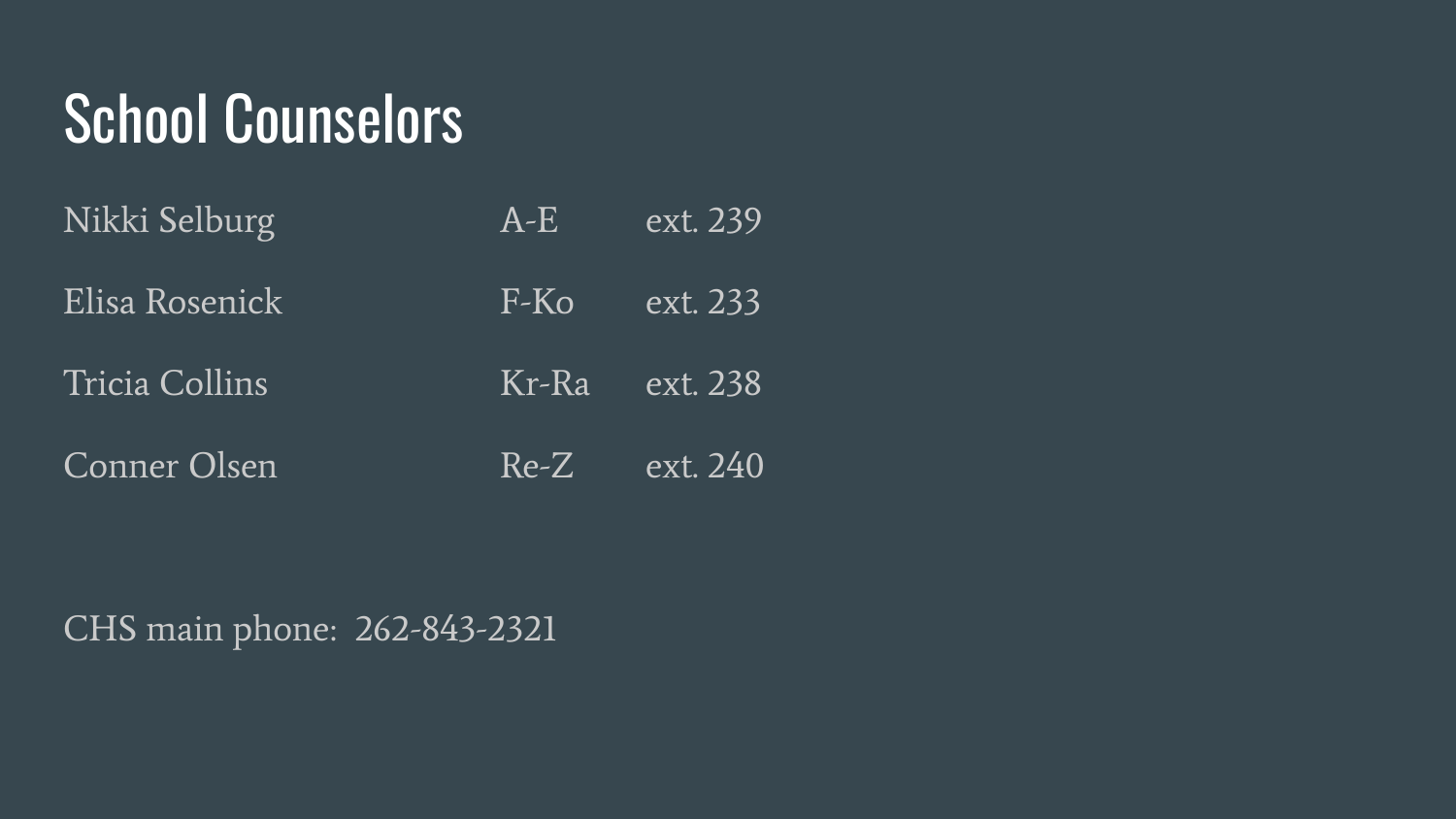Technical College

- No minimum G.P.A. requirements
- No core class requirements
- Placement test scores
- Specific programs may require more core class requirements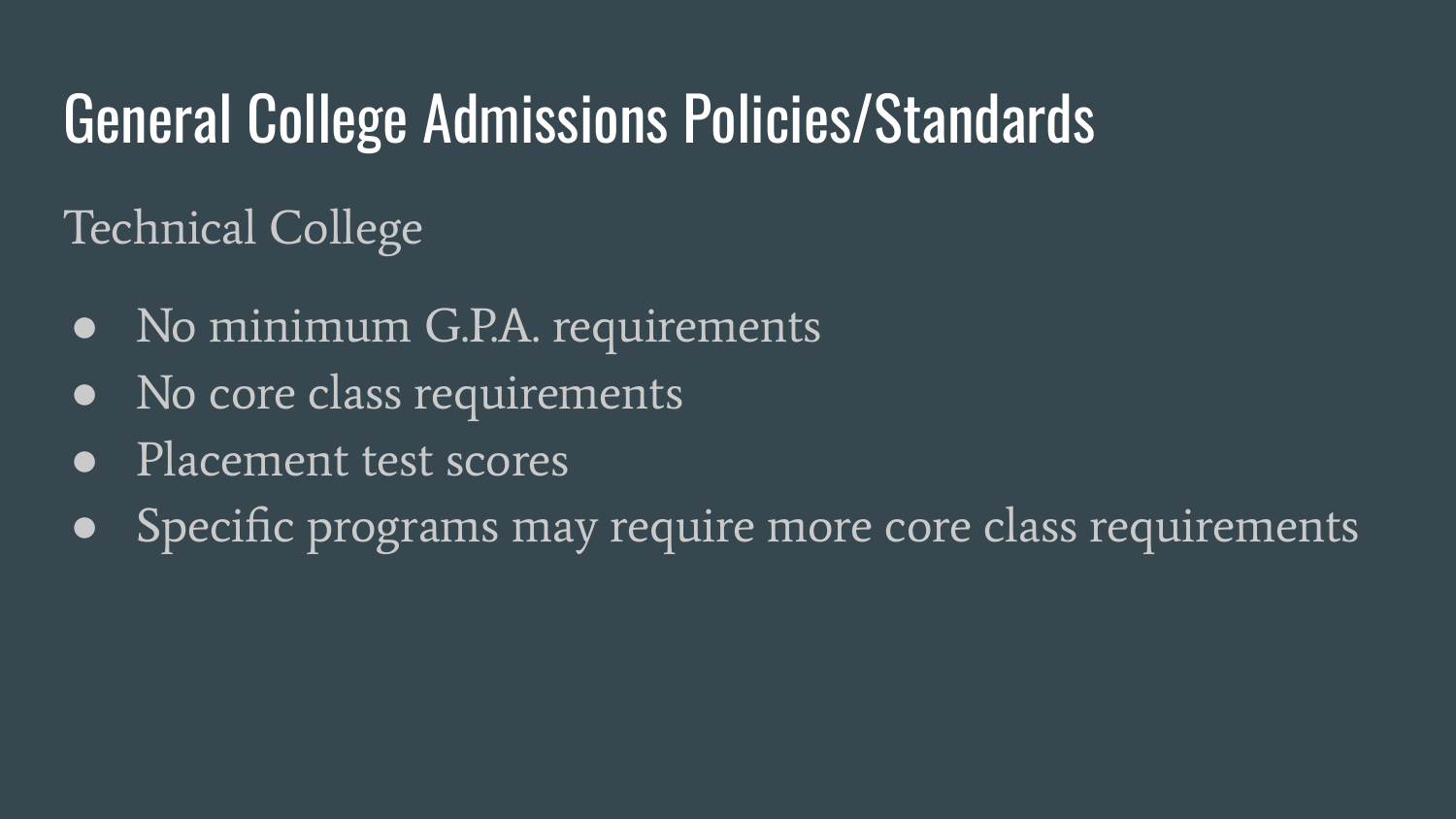Traditional/4 year

- Top 50% of graduation class
- Core class requirements
- Test scores
	- ACT/SAT (Wisconsin colleges are test optional for current Juniors)
		- Average ACT: 18-24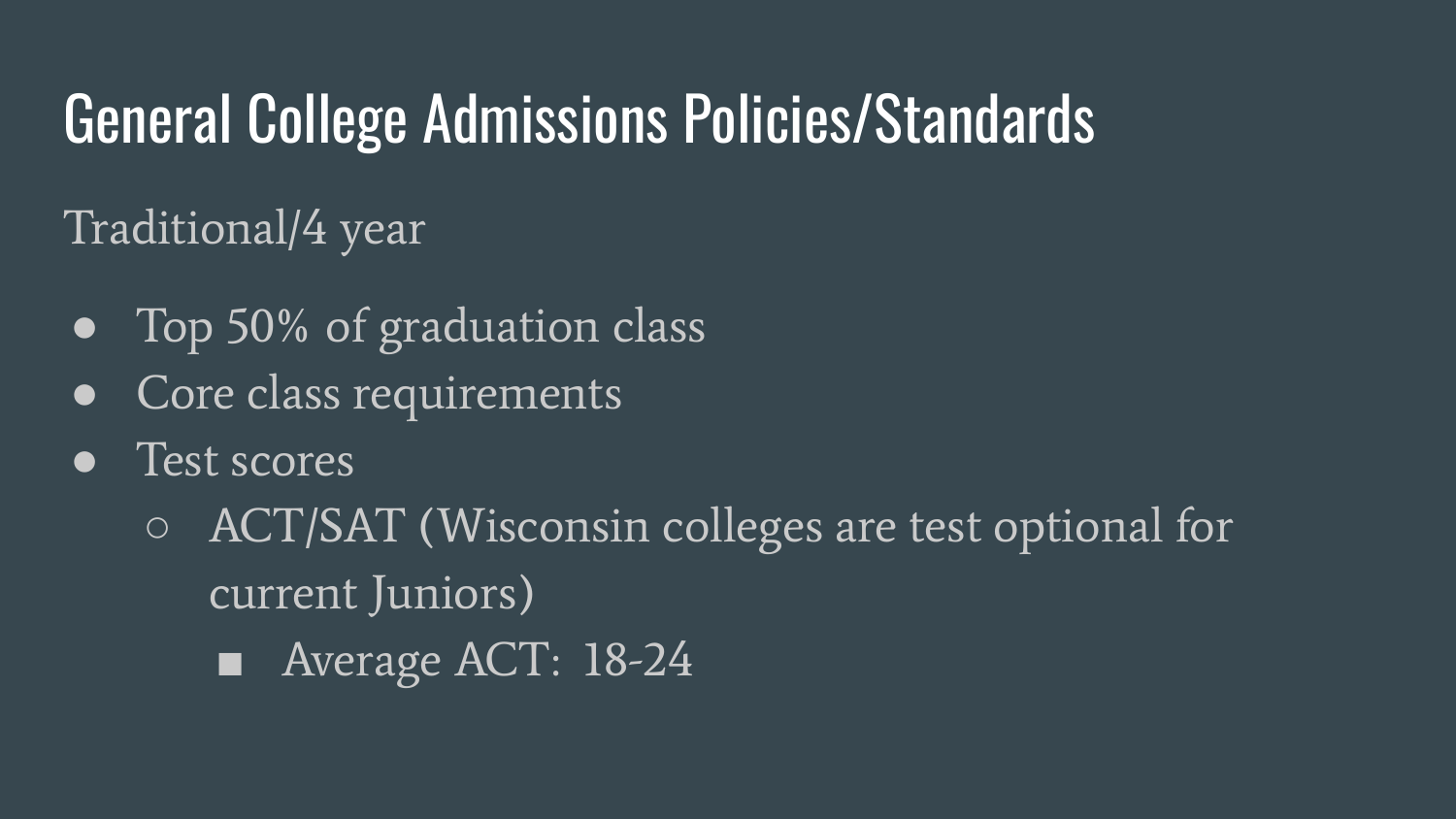Selective/4 year

- Top ¼ to top  $\frac{1}{3}$  of graduating class
- Increased core class requirements
- Improved/Increased test scores
	- Average ACT: 21-26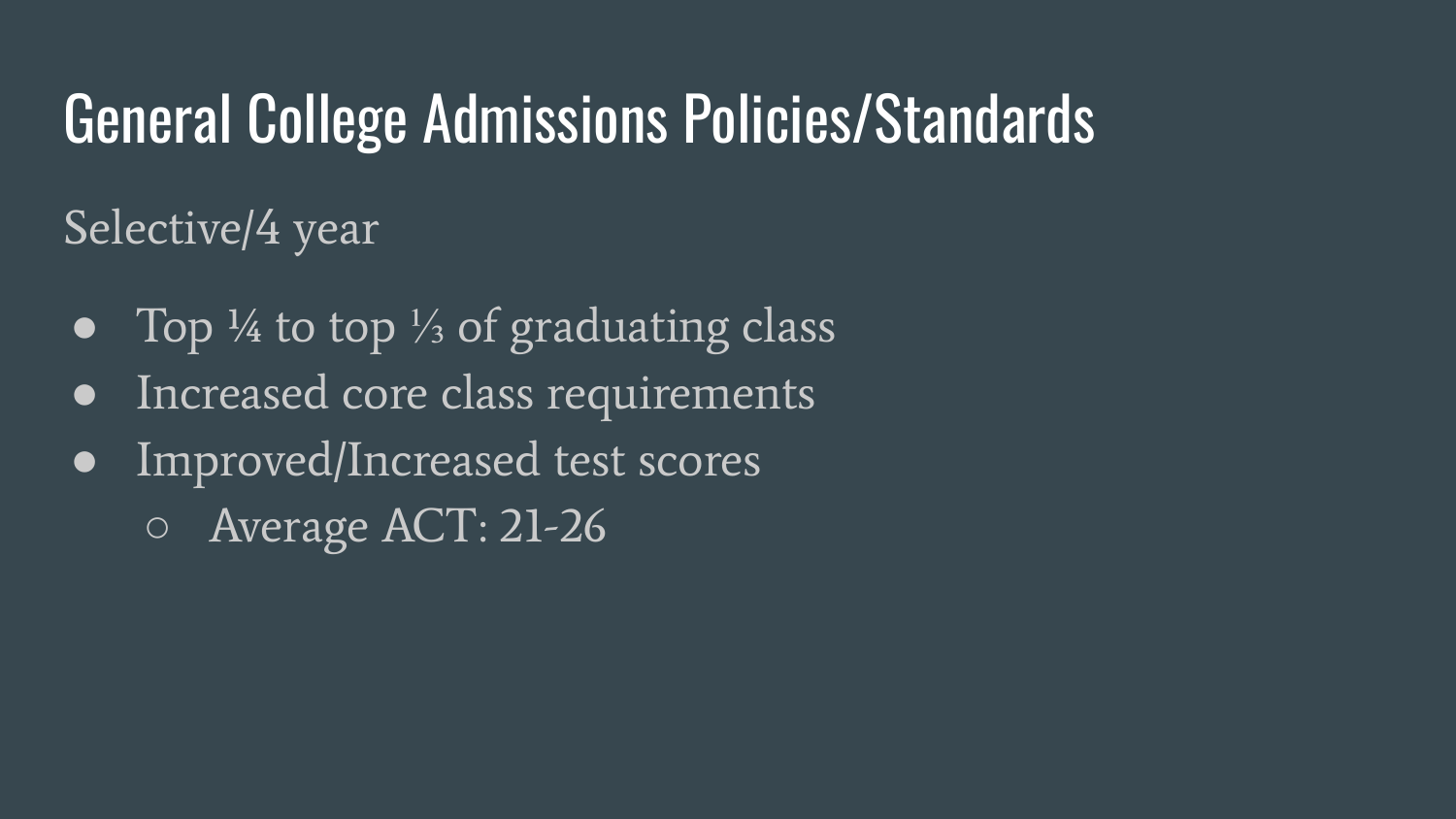Highly Selective/4 year

- Top 10% of graduating class
- Increased core classes requirements
- Improved/Increased test scores
	- Average ACT: 27-30+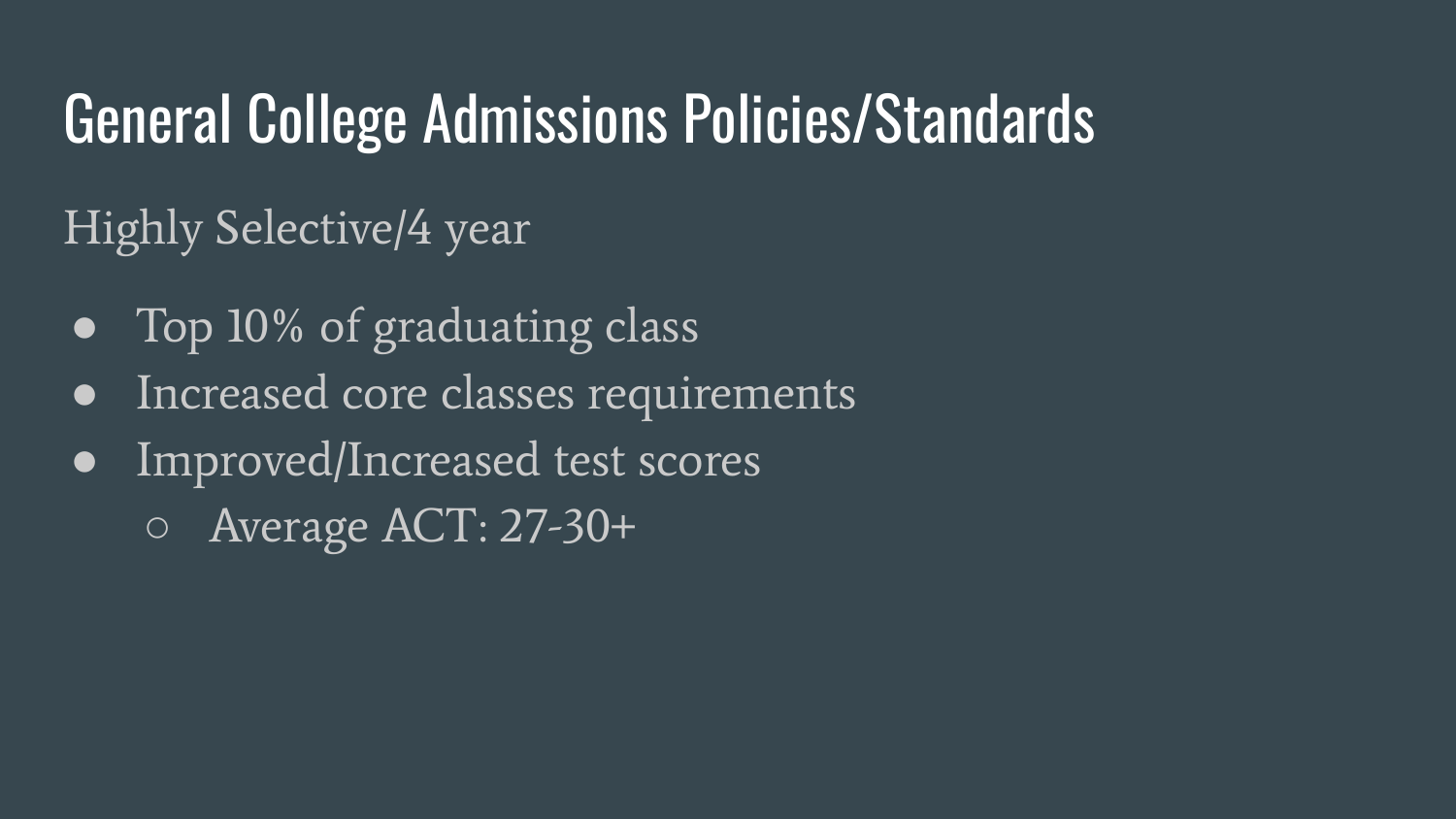#### Admissions Basics: UW-System Requirements

- English: 4 Credits
- Social Science: 3 Credits
- Natural Sciences: 3 Credits including Biology, Chemistry + 1 (Recommended 4 Credits)
- Math: 3 Credits including Algebra, Geometry, Algebra II (Recommended 4 Credits)
- World Language: 2 years of a single World Language (Recommended) (UW-Madison 2 years of a single World Language for entrance)
- Electives: 4 Credits Total 17 Credit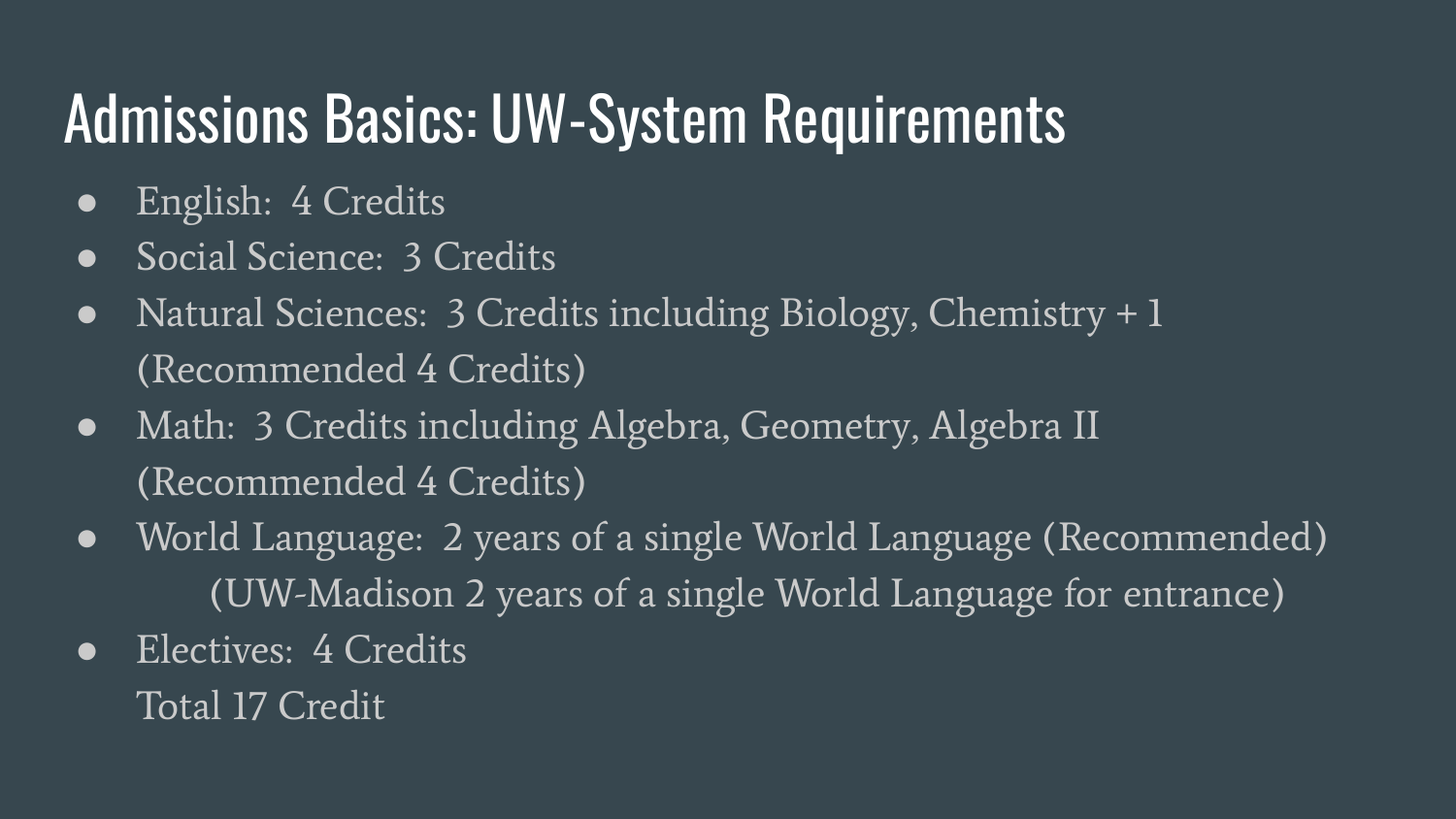#### College & Career Information:

Xello

[Single sign on through CHS website](http://www.westosha.k12.wi.us/)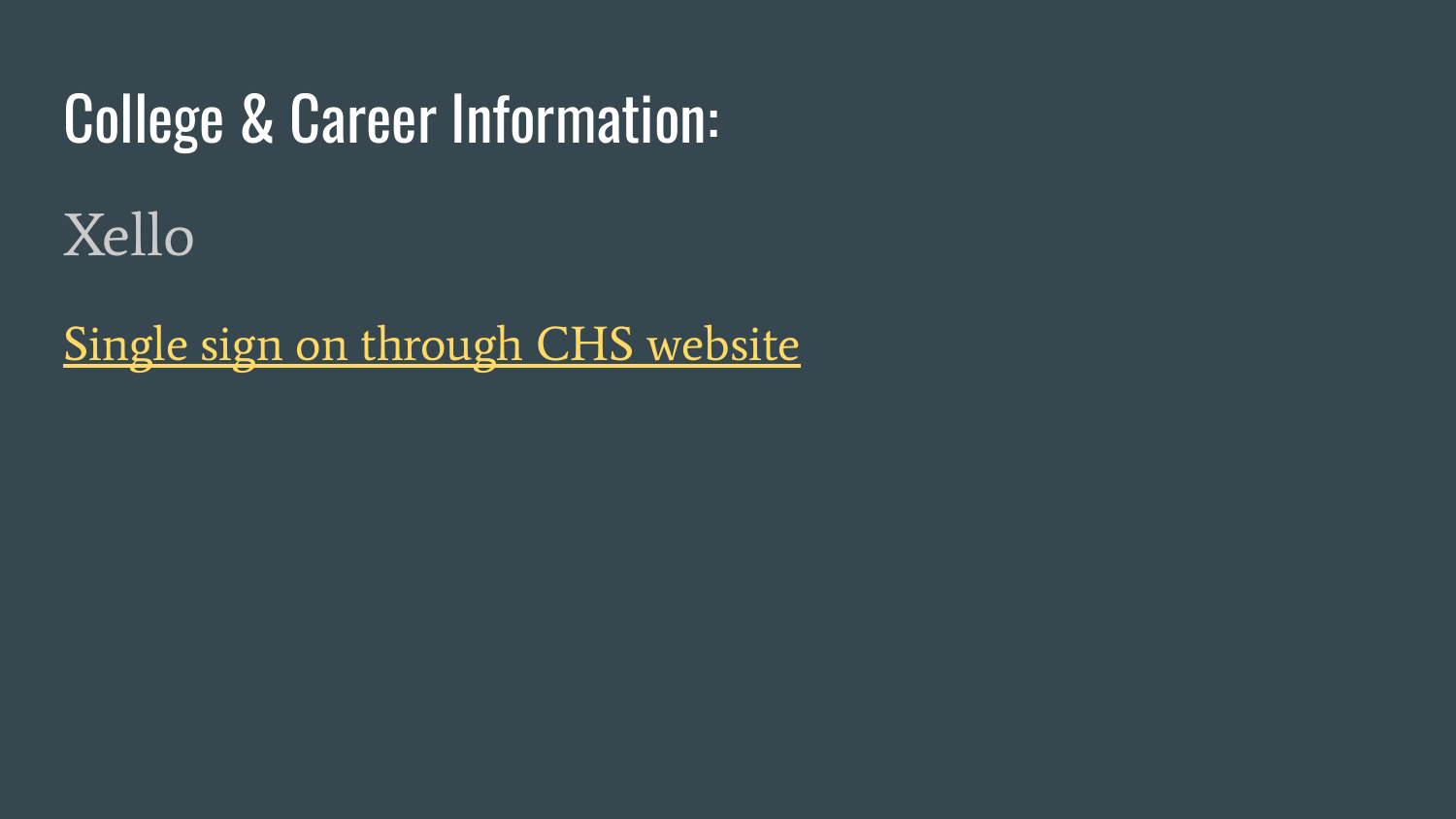#### Wisconsin Institutions

University of Wisconsin Introduction Guide [www.uwhelp.wisconsin.edu](http://www.uwhelp.wisconsin.edu)

Private College Guide [www.waicu.org/home/](http://www.waicu.org/home/)

Technical College Guide [www.witechcolleges.org](http://www.witechcolleges.org)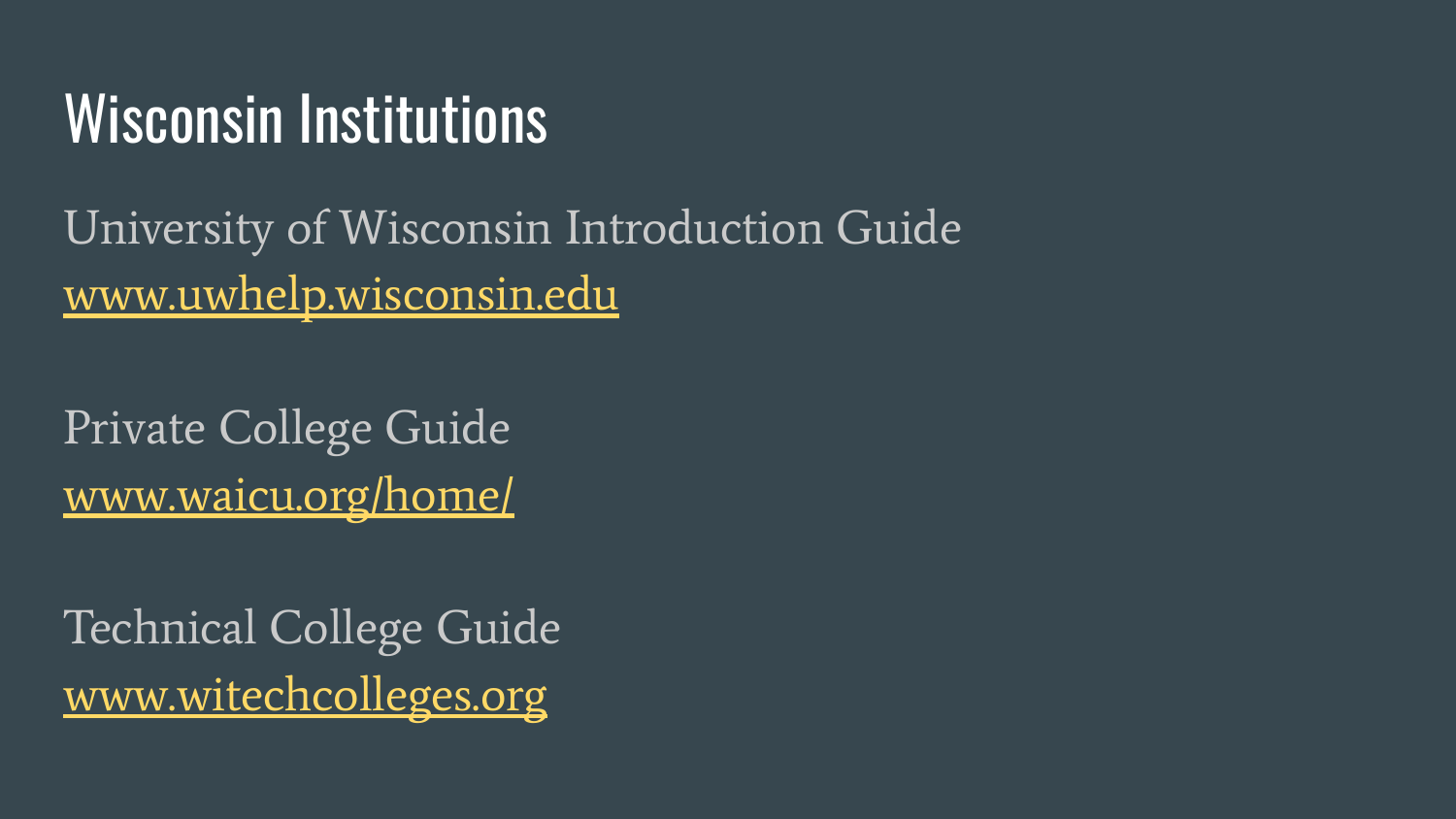#### College Visits & Representatives:

\*Preview Days/Open Houses

\*Individual Set up visits ahead of time : 4 visits per Junior & Senior year

[College & Armed Forces Contact Info](https://docs.google.com/document/d/1yE6pAppQeHxr-C8JvVCvYjrIyZ_wsccH_B2avLyqxdE/edit?usp=sharing)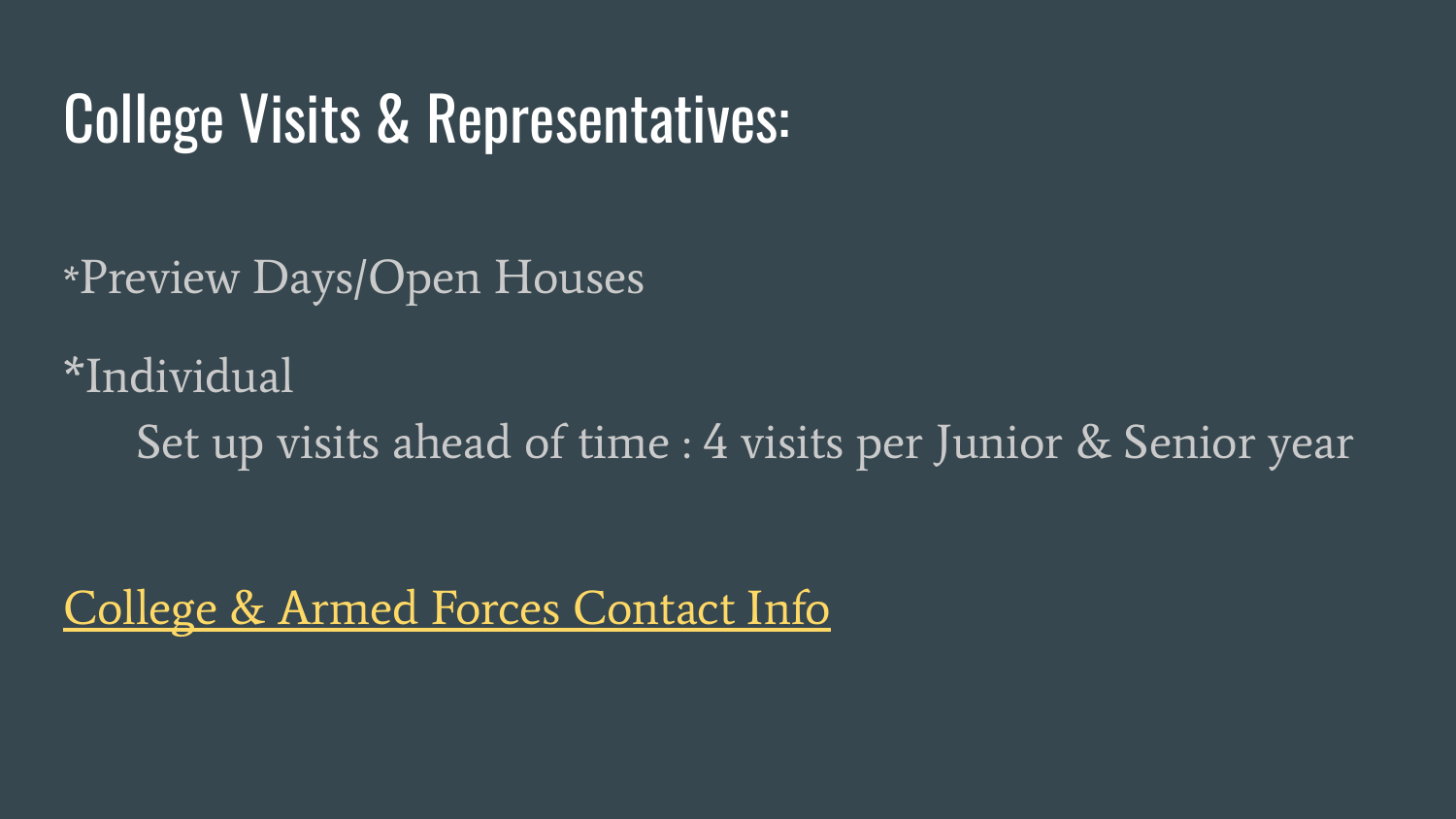## New Student Specialist: Gateway Technical College

- Debby Joling, GTC New Student Specialist
- Facilitated through Gateway Technical College
- Works with students to ensure they have a post-secondary plan
- New Student Specialist @ CHS twice a month
- Gateway Promise
- **Scholarships**
- Apprenticeship Programs
- Start College Now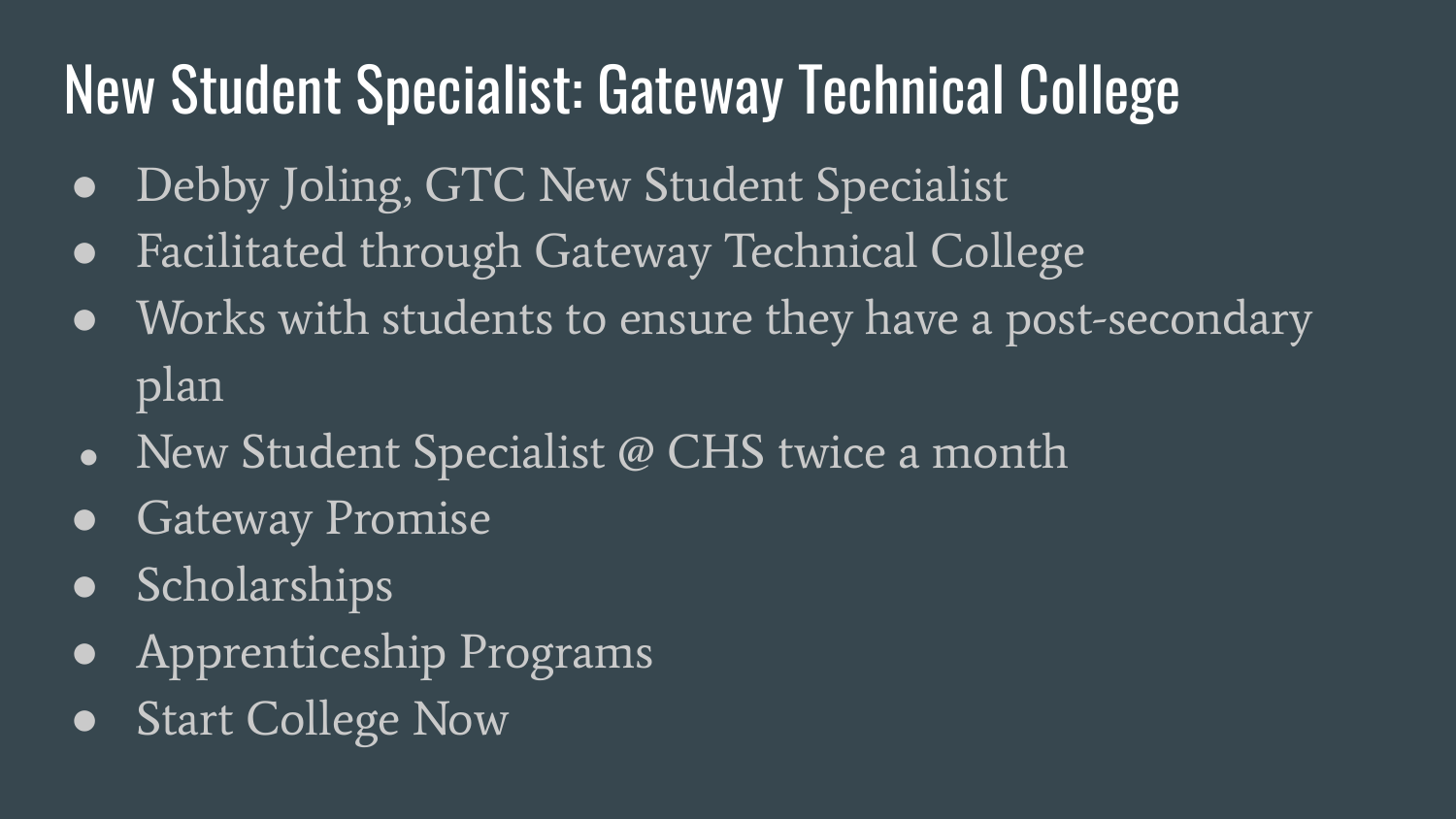### Early College Credit/Start College Now/High School Academies:

- **•** Application Due Dates:
	- Fall Semester: March 1st
	- High School Academies: May 1st
	- Spring Semester: October 1st
- Early College Credit
	- Interested in Attending a 4 Year WI University (Private or Public) in High School
- [Start College Now](https://www.gtc.edu/admissions/audience/high-school-students/earn-college-credit-high-school)
	- Interested in Attending a 2 year WI Technical College
	- CNA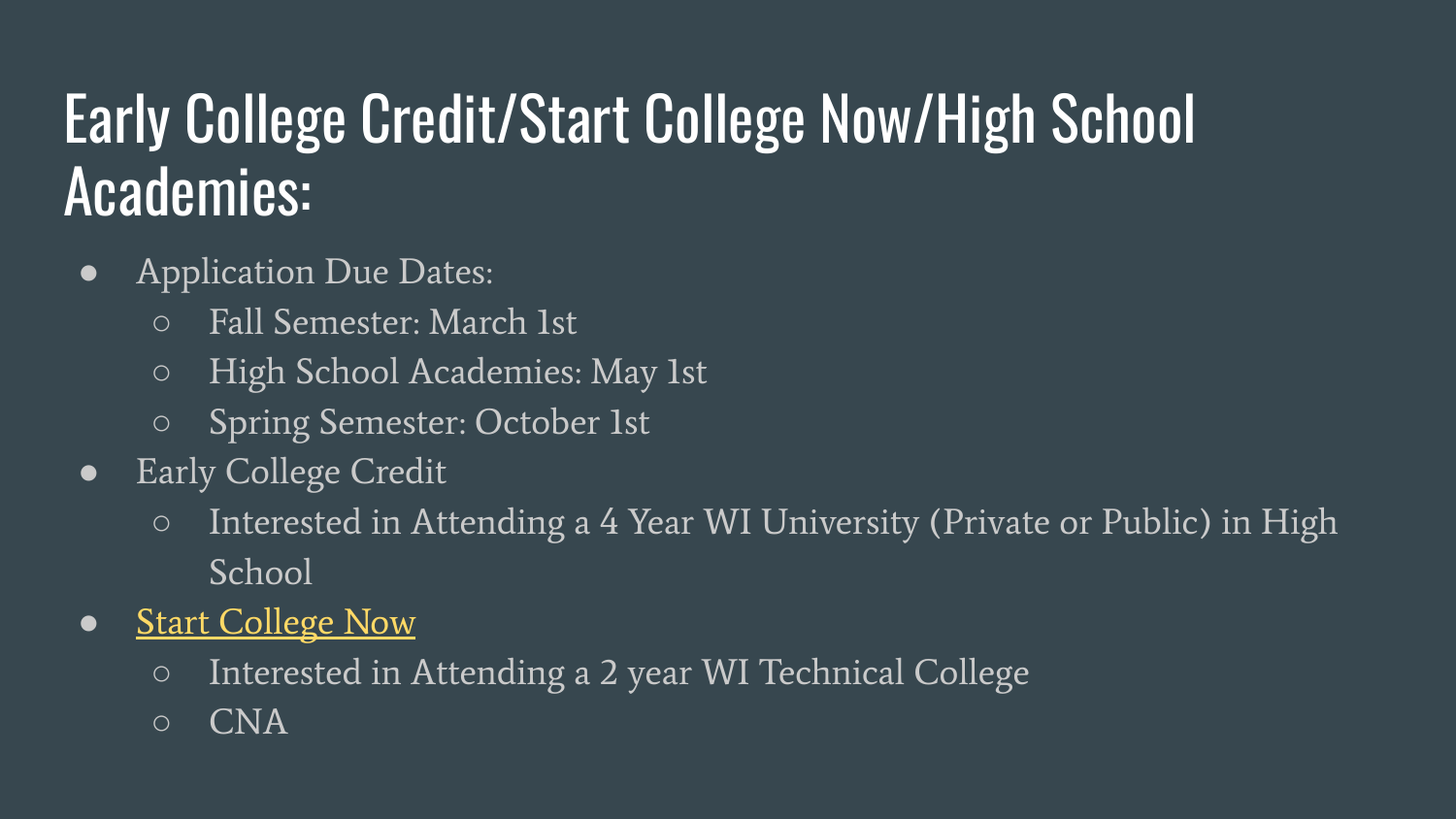#### Test Information - ACT

#### **Registration Deadline for June 11 ACT Test: May 6**

#### **Registration Deadline for July 16 ACT Test: June 17**

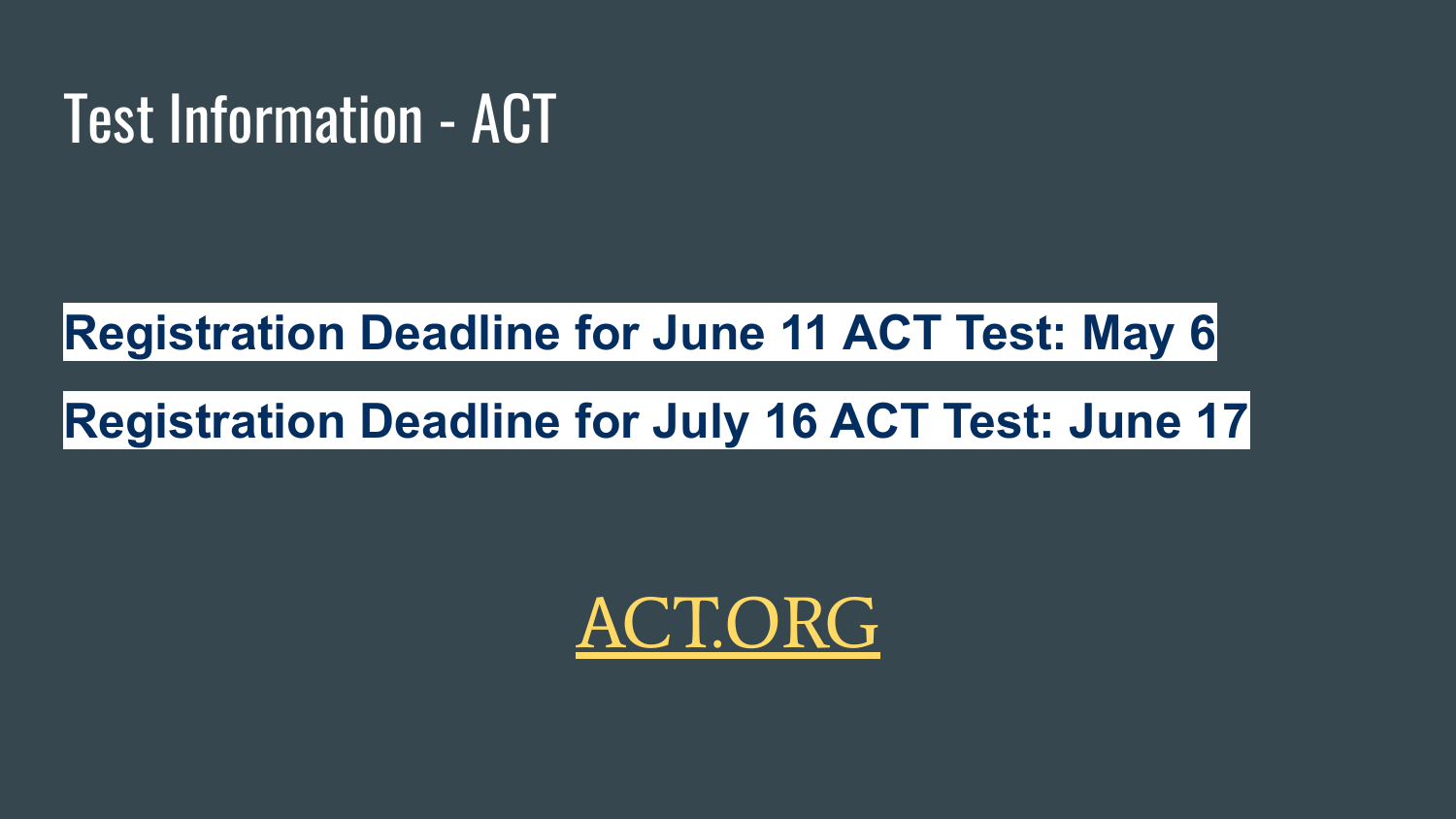#### Test Information - SAT

#### **Registration Deadline for May 7 SAT Test: April 8**

#### **Registration Deadline for June 4 SAT Test: May 5**

<https://satsuite.collegeboard.org/sat>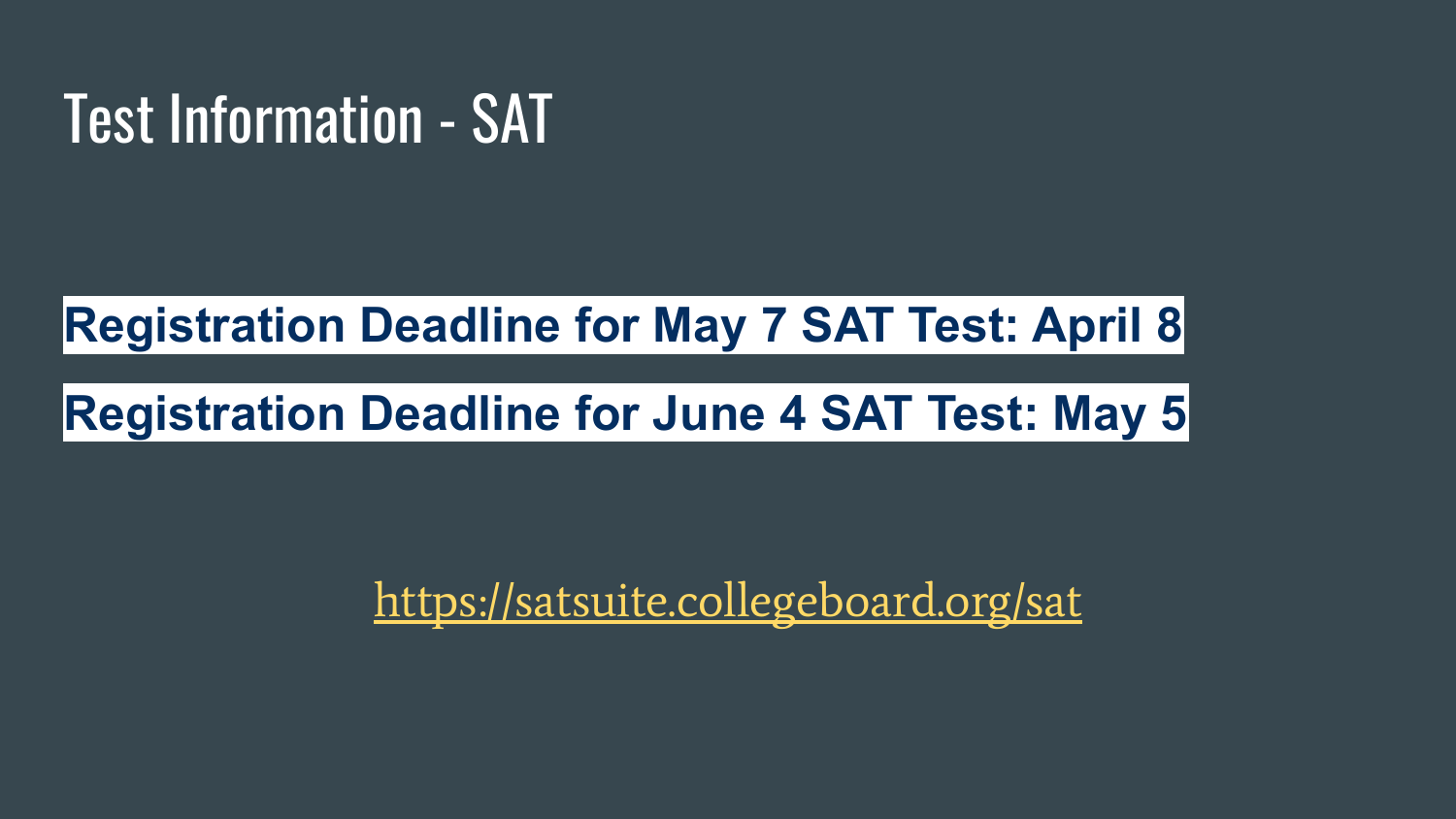## Senior Timeline FALL:

\*Senior Counselor Session Contains: Post-Secondary Information \*Attend College Fairs / College Visits \*Send Applications Transcripts: [Parchment](https://www.westosha.k12.wi.us/transcript-request) ACT/SAT Test Scores (May be optional) (Retake tests if desire)

\*Recommendation: Clear Social Media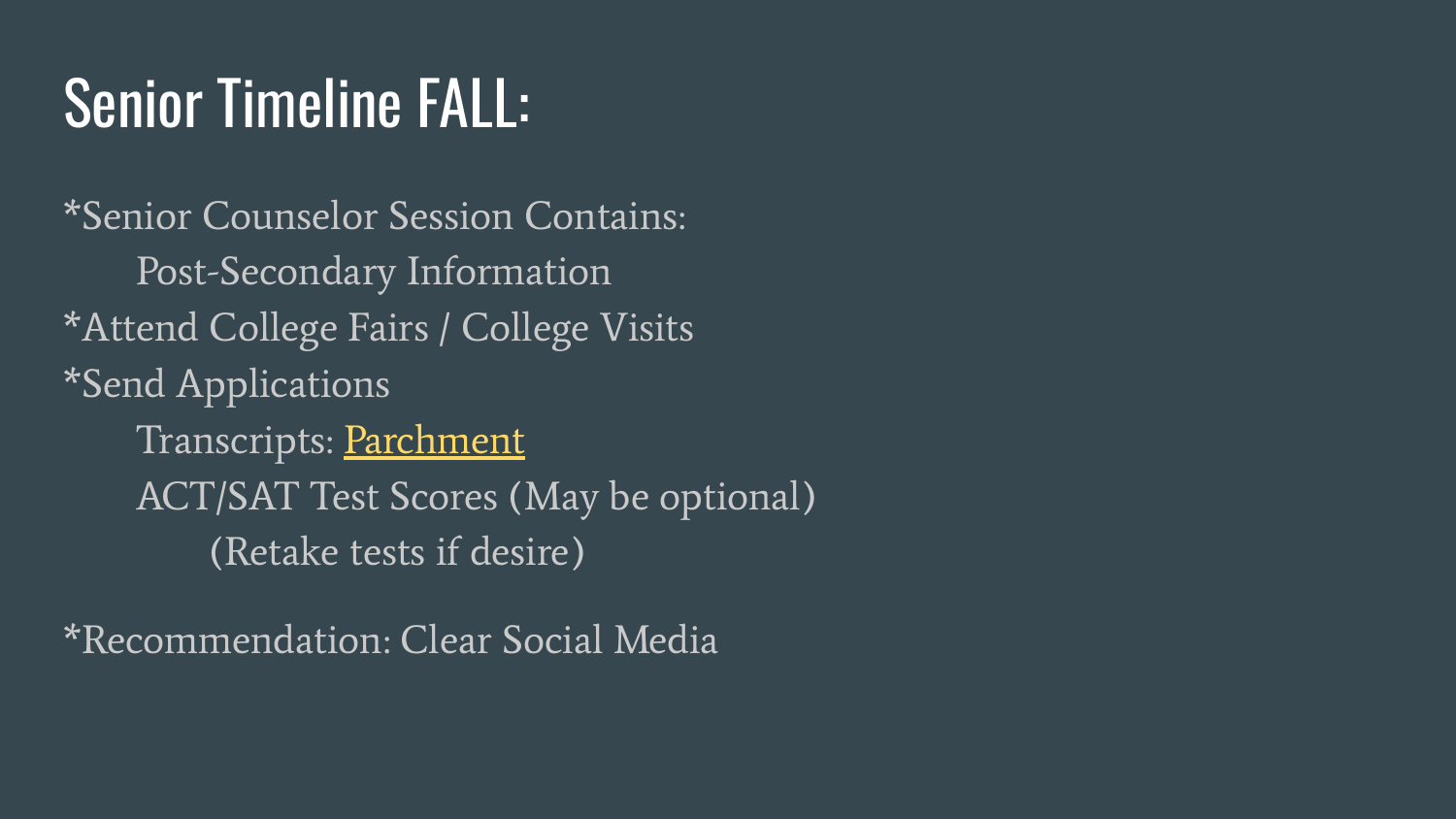#### Senior Timeline FALL/WINTER:

\*Individual College Visits

\*Apply for Federal Financial Aid (FAFSA) - Application Opens for Submission October 1st

- Parent/Student Financial Aid Night in Fall

\*Search [Scholarship](https://docs.google.com/spreadsheets/d/1STBHvIn9j5TYMpgw8bLqYKD3gdf85wzkFrJ_dhGpq48/edit?usp=sharing) Opportunities